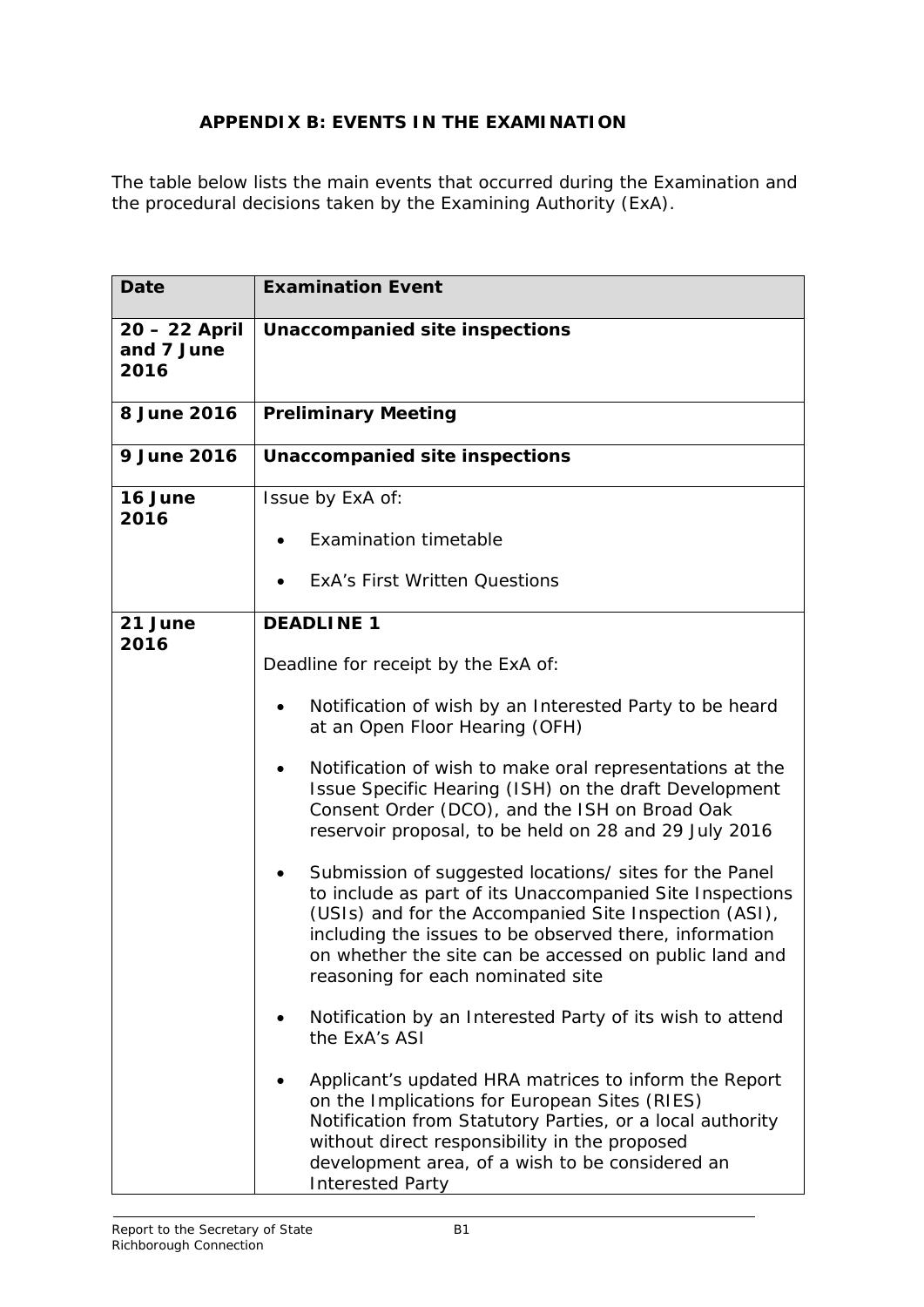| <b>Date</b>  | <b>Examination Event</b>                                                                                                                                                                                                                                                                  |
|--------------|-------------------------------------------------------------------------------------------------------------------------------------------------------------------------------------------------------------------------------------------------------------------------------------------|
| 29 June      | Issue by ExA of:                                                                                                                                                                                                                                                                          |
| 2016         |                                                                                                                                                                                                                                                                                           |
|              | Notification of the date, time and place of the ASI<br>$\bullet$<br>held on 25 and 26 July 2016                                                                                                                                                                                           |
|              | Notification of date, time and place of the OFHs held on<br>27 July 2016                                                                                                                                                                                                                  |
|              | Notification of the date, time and place of the first DCO<br>ISH held on 28 July 2016                                                                                                                                                                                                     |
|              | Notification of the date, time and place of the ISH on<br>٠<br>the effect of the Broad Oak reservoir proposal held on<br>29 July 2016                                                                                                                                                     |
| 14 July 2016 | <b>DEADLINE 2</b>                                                                                                                                                                                                                                                                         |
|              | Deadline for receipt by the ExA of:                                                                                                                                                                                                                                                       |
|              | Comments on Relevant Representations (RRs) including<br>summaries of any RR over 1500 words                                                                                                                                                                                               |
|              | Written Representations (WRs) by all Interested Parties<br>including summaries of all WRs exceeding 1500 words                                                                                                                                                                            |
|              | Local Impact Report (LIR) from local authorities<br>$\bullet$                                                                                                                                                                                                                             |
|              | Submission by the Applicant of the Schedule requested<br>by the ExA bringing together all mitigation needs (see<br>Annex B of Rule 8 letter)                                                                                                                                              |
|              | Responses to ExA's First Written Questions                                                                                                                                                                                                                                                |
|              | Revised draft DCO from the Applicant and any draft<br>agreements                                                                                                                                                                                                                          |
|              | Statements of Common Ground requested by ExA                                                                                                                                                                                                                                              |
|              | Additional photomontages by the Applicant (see Annex<br>B of Rule 8 letter)                                                                                                                                                                                                               |
|              | Submission of the schedule requested by the ExA in<br>relation to Crown land and interests including how the<br>Applicant intends to comply with section 135 PA2008                                                                                                                       |
|              | Submission of the schedule requested by the ExA in<br>relation to statutory undertakers' land and special<br>category land and extinguishment of rights and removal<br>of apparatus of statutory undertakers etc. including how<br>the Applicant intends to satisfy sections 127, 132 and |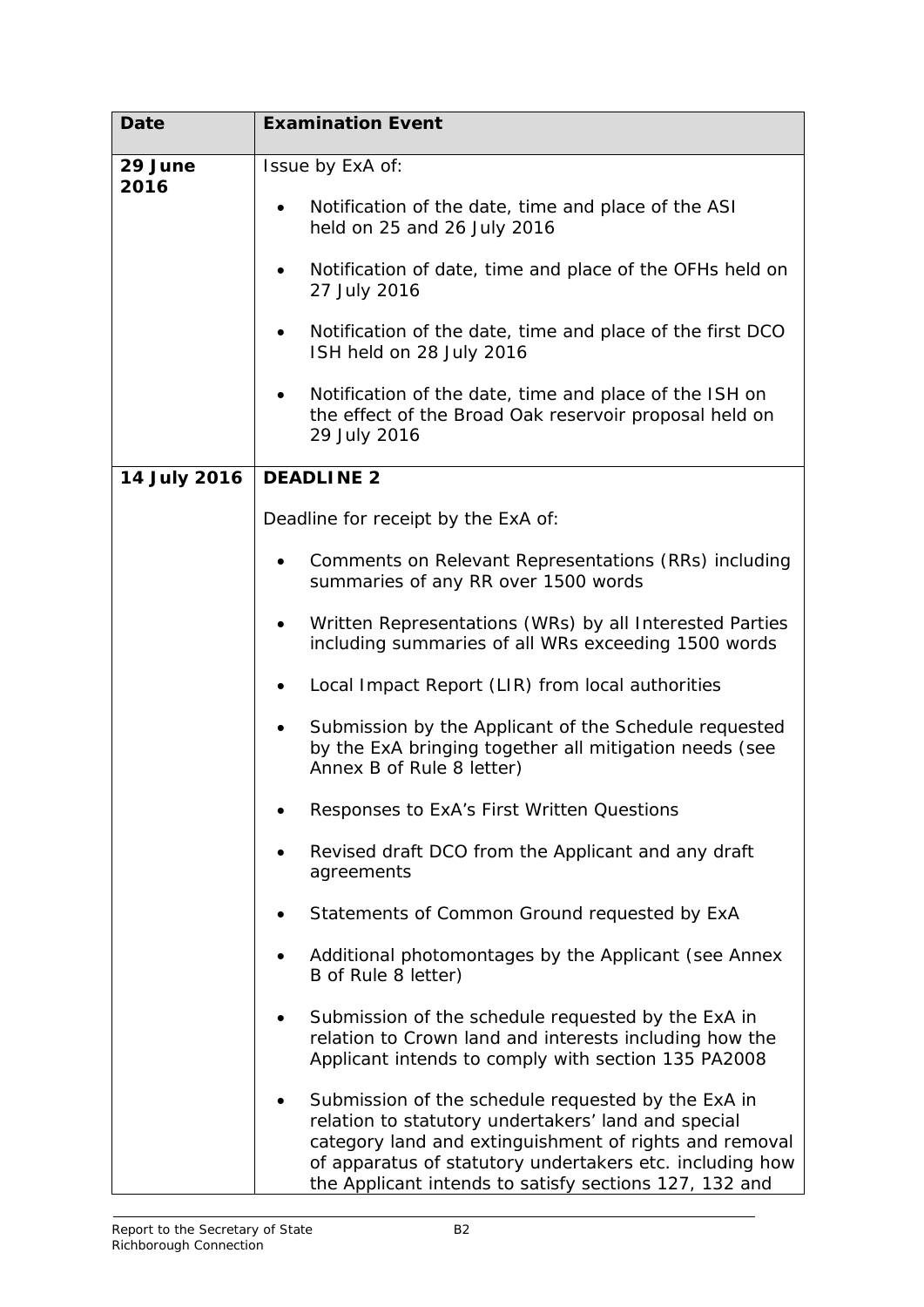| <b>Date</b>    | <b>Examination Event</b>                                                                                                                          |
|----------------|---------------------------------------------------------------------------------------------------------------------------------------------------|
|                | 138 PA2008                                                                                                                                        |
|                | Comments on the information submitted by the<br>Applicant dated 12 and 15 April 2016                                                              |
|                | Any other updated documents from Interested Parties<br>(including corrections and omissions from the Applicant)                                   |
|                | Any other information requested by the ExA under Rule<br>17 of the Infrastructure Planning (Examination<br>Procedure) Rules 2010 (the Exam Rules) |
| $25 - 26$ July | <b>Accompanied Site Inspections:</b>                                                                                                              |
| 2016           | 25 July - Proposed Route Alignment, Day 1                                                                                                         |
|                | 26 July - Proposed Route Alignment, Day 2                                                                                                         |
| 27 July 2016   | <b>Open Floor Hearings:</b>                                                                                                                       |
|                | 27 July (Morning session)                                                                                                                         |
|                | 27 July (Evening session)                                                                                                                         |
| 28 – 29 July   | <b>Issue Specific Hearings:</b>                                                                                                                   |
| 2016           | 28 July - the DCO, including Schedule 9 deemed Marine<br>Licence and any other agreements                                                         |
|                |                                                                                                                                                   |
|                | 29 July – the effect of the Application on the Broad Oak<br>reservoir proposal                                                                    |
| 4 August       | <b>DEADLINE 3</b>                                                                                                                                 |
| 2016           | Deadline for receipt by the ExA of:                                                                                                               |
|                | <b>Comments on WRs</b>                                                                                                                            |
|                | Responses to comments on RRs                                                                                                                      |
|                | <b>Comments on Local Impact Reports</b>                                                                                                           |
|                | Comments on responses to ExA's First Written<br>Questions                                                                                         |
|                | Comments on Applicant's updated HRA matrices to<br>inform the RIES                                                                                |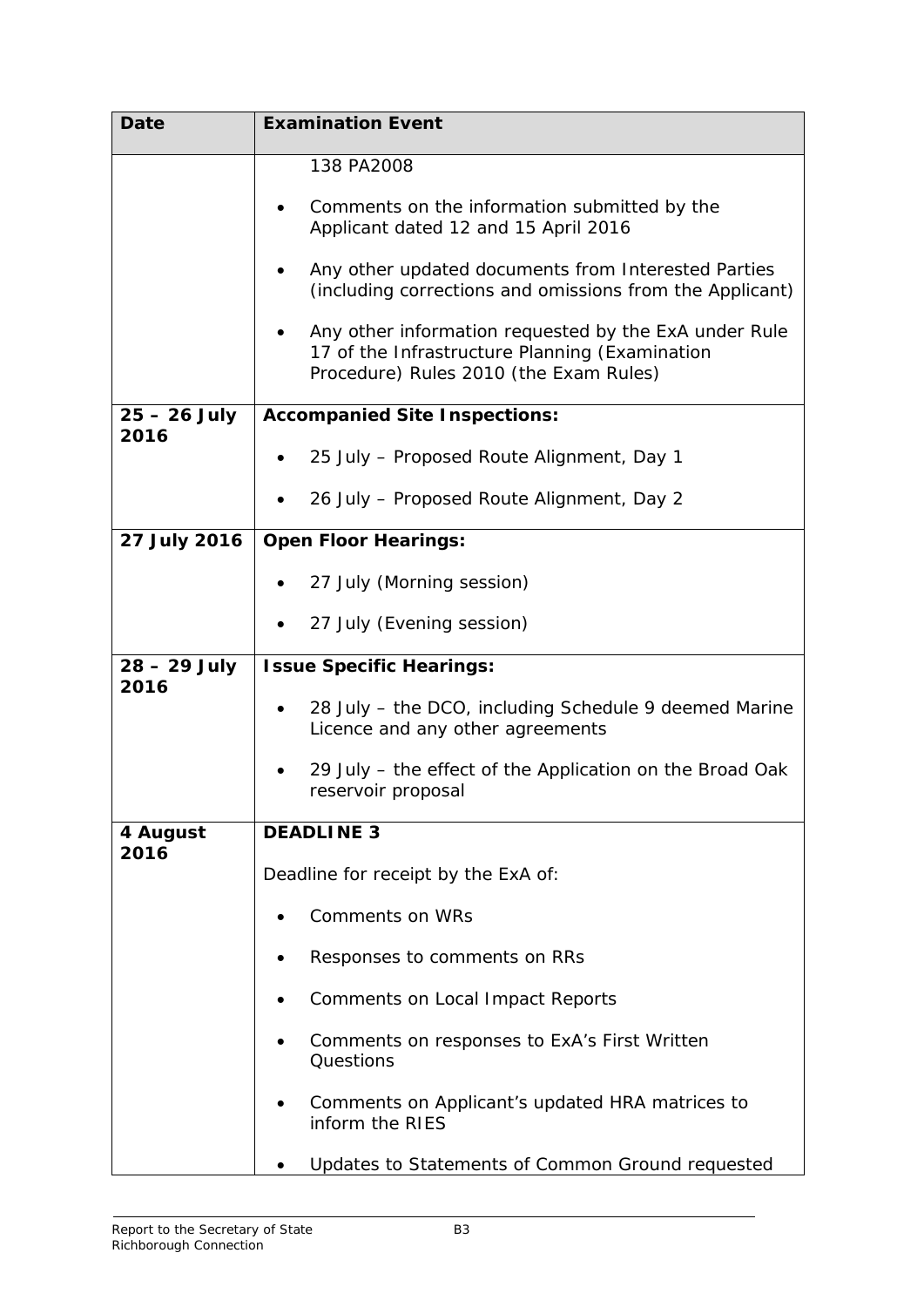| <b>Date</b>              | <b>Examination Event</b>                                                                                                                                                                                    |
|--------------------------|-------------------------------------------------------------------------------------------------------------------------------------------------------------------------------------------------------------|
|                          | by ExA<br>Comments on any submissions in relation to Crown land<br>and interests and compliance with section 135 PA2008                                                                                     |
|                          | submitted for Deadline 2<br>Comments on any submission in relation to statutory<br>undertakers' land and special category land and                                                                          |
|                          | extinguishment of rights and removal of apparatus of<br>statutory undertakers etc                                                                                                                           |
|                          | Comments on any other updated documents from<br>٠<br>Interested Parties (including corrections and<br>omissions from the Applicant) submitted for Deadline 2                                                |
|                          | Submission of post hearing documents including written<br>summaries of the cases put orally at the OFHs, ISH on<br>the DCO, and ISH on the effect of the application on the<br>Broad Oak reservoir proposal |
|                          | Notification by an affected person of wish for a<br>٠<br>Compulsory Acquisition Hearing to be held                                                                                                          |
|                          | Any other information requested by the ExA under Rule<br>17 of the Exam Rules                                                                                                                               |
|                          | Additional photomontages by the Applicant (see Annex<br>B of Rule 8 letter)                                                                                                                                 |
| $17 - 19$<br>August 2016 | Unaccompanied site inspections                                                                                                                                                                              |
| 19 August                | Issue by ExA of:                                                                                                                                                                                            |
| 2016                     | Notification of the date, time and place of the ISHs held<br>on 27 to 30 September 2016                                                                                                                     |
|                          | Notification of the date, time and place of the<br>Compulsory Acquisition Hearings (including statutory<br>undertaker and special category land) held on 19 to 20<br>October 2016                           |
|                          | Publication by the ExA of:                                                                                                                                                                                  |
|                          | <b>Second Written Questions</b>                                                                                                                                                                             |
|                          |                                                                                                                                                                                                             |
|                          |                                                                                                                                                                                                             |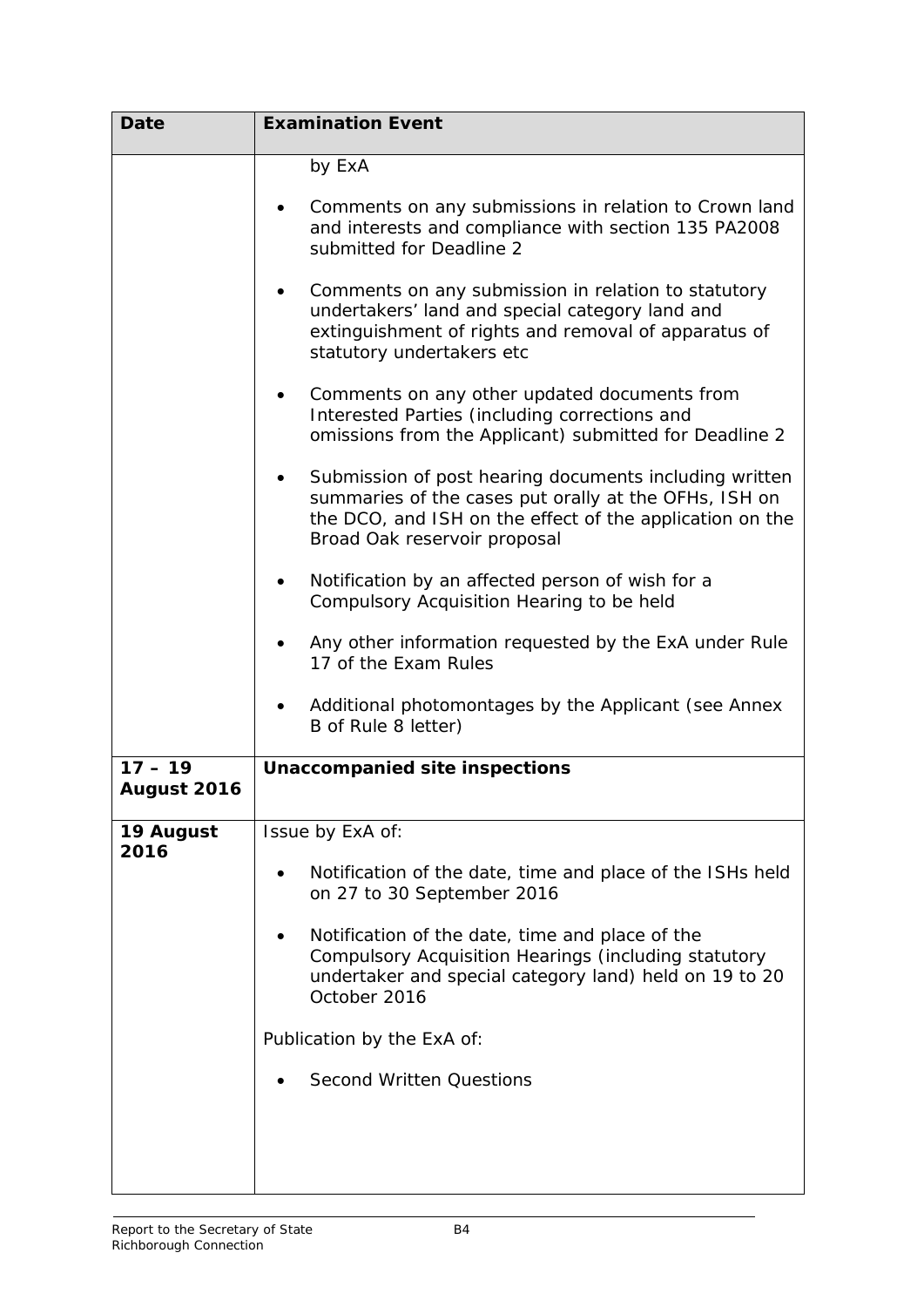| <b>Date</b>       | <b>Examination Event</b>                                                                                                                                                                               |
|-------------------|--------------------------------------------------------------------------------------------------------------------------------------------------------------------------------------------------------|
| 8 September       | <b>DEADLINE 4</b>                                                                                                                                                                                      |
| 2016              |                                                                                                                                                                                                        |
|                   | Deadline for receipt by the ExA of:                                                                                                                                                                    |
|                   | Responses to ExA's Second Written Questions                                                                                                                                                            |
|                   | The Applicant's revised draft DCO                                                                                                                                                                      |
|                   | Any written confirmation required from the Crown in<br>٠<br>relation to section 135 PA2008 providing documentary<br>confirmation that no interests are engaged and/ or the<br>Crown authority consents |
|                   | Updated report on status of negotiations with affected<br>persons in respect of compulsory acquisition for each<br>plot and whether the objection has been withdrawn                                   |
|                   | Notification of wish to make oral representations at the<br>ISHs held on 27 to 30 September 2016                                                                                                       |
|                   | Any other information requested by the ExA under Rule<br>17 of the Exam Rules                                                                                                                          |
| $27 - 30$         | <b>Issue Specific Hearings:</b>                                                                                                                                                                        |
| September<br>2016 | 27 September - Second ISH on the draft DCO including<br>Schedule 9 deemed Marine Licence and any other<br>agreements                                                                                   |
|                   | 28 September - Second ISH on the effect of the<br>Application on the Broad Oak reservoir proposal                                                                                                      |
|                   | 29 September - Construction effects including effects<br>on agricultural practices                                                                                                                     |
|                   | 30 September - Landscape, visual and biodiversity<br>effects including alternatives                                                                                                                    |
| 29                | <b>Unaccompanied site inspection</b>                                                                                                                                                                   |
| September<br>2016 |                                                                                                                                                                                                        |
| 7 October         | <b>DEADLINE 5</b>                                                                                                                                                                                      |
| 2016              |                                                                                                                                                                                                        |
|                   | Deadline for receipt by the ExA of:                                                                                                                                                                    |
|                   | Comments on responses to ExA's Second Written<br>Questions                                                                                                                                             |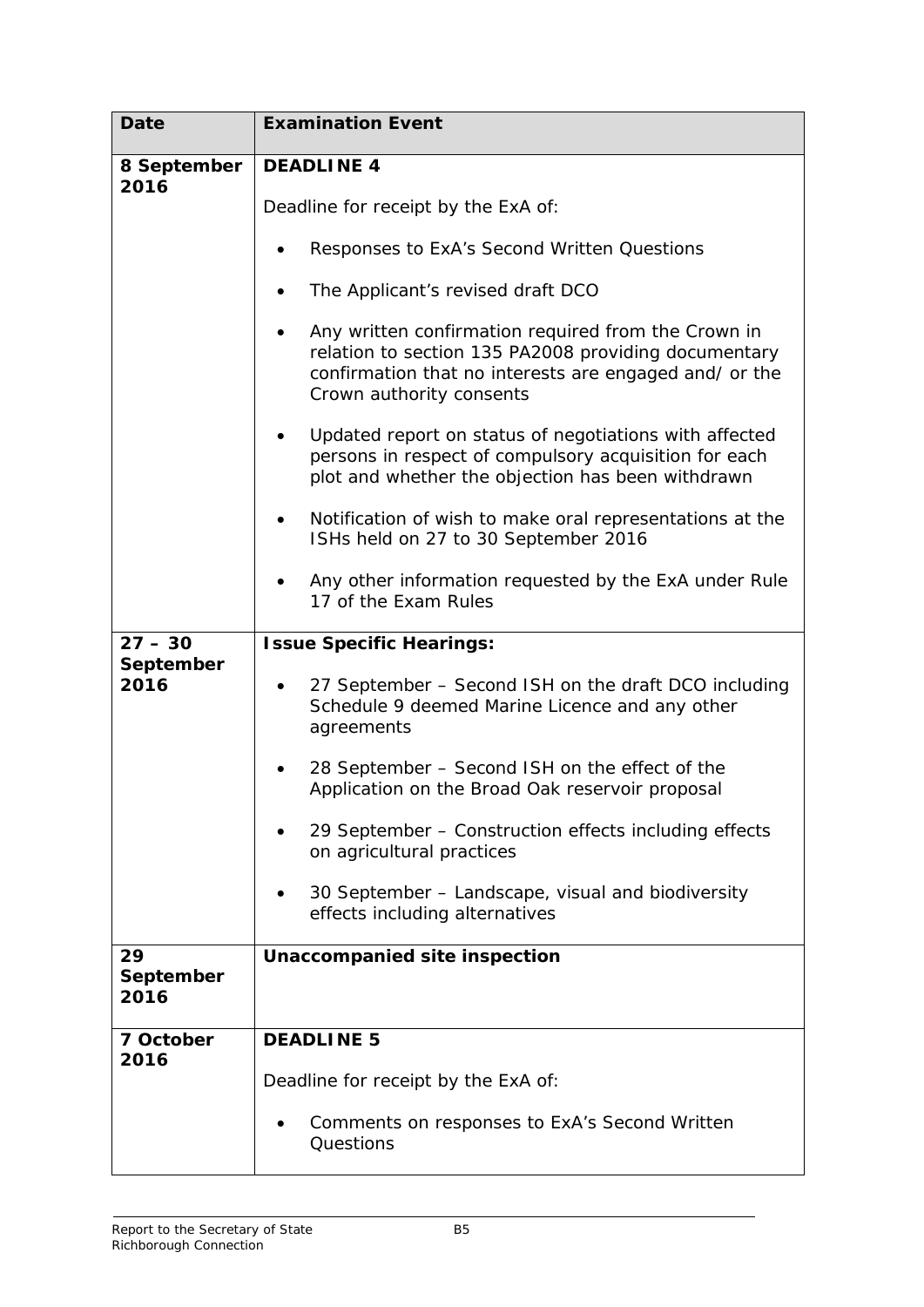| <b>Date</b>        | <b>Examination Event</b>                                                                                                                                                                    |
|--------------------|---------------------------------------------------------------------------------------------------------------------------------------------------------------------------------------------|
|                    | Submission of post hearing documents including written<br>summaries of the cases put orally at the hearings held<br>on 27 to 30 September 2016                                              |
|                    | Applicant's submission of how any changes to the<br>design of the proposed development and/ or the<br>mitigation measures have (or have not) affected the<br><b>HRA</b> conclusions         |
|                    | Any other information requested by the ExA under Rule<br>17 of the Exam Rules                                                                                                               |
| 11 October<br>2016 | Issue by the ExA of:                                                                                                                                                                        |
|                    | Notification of the date, time and place of the ISH held<br>$\bullet$<br>on 9 to 10 November 2016                                                                                           |
| 18 October<br>2016 | <b>Unaccompanied site inspections</b>                                                                                                                                                       |
| $19 - 20$          | <b>Compulsory Acquisition Hearings:</b>                                                                                                                                                     |
| October<br>2016    | 19 October – CAH, Day 1                                                                                                                                                                     |
|                    | 20 October – CAH, Day 2                                                                                                                                                                     |
| 26 October         | <b>DEADLINE 6</b>                                                                                                                                                                           |
| 2016               | Deadline for receipt by the ExA of:                                                                                                                                                         |
|                    | Submission of post hearing documents including written<br>summaries of the cases put orally at the hearing held<br>on 19 to 20 October 2016                                                 |
|                    | Notification of wish to make oral representations at the<br>ISH held on 9 to 10 November                                                                                                    |
|                    | Comments on the Applicant's submission of how any<br>changes to the design of the proposed development<br>and/or the mitigation measures have (or have not)<br>affected the HRA conclusions |
|                    | Any other information requested by the ExA under Rule<br>17 of the Exam Rules                                                                                                               |
| 2 November         | Issue by the ExA of:                                                                                                                                                                        |
| 2016               | Request for further information by the ExA including<br>request for comment on the published documentation                                                                                  |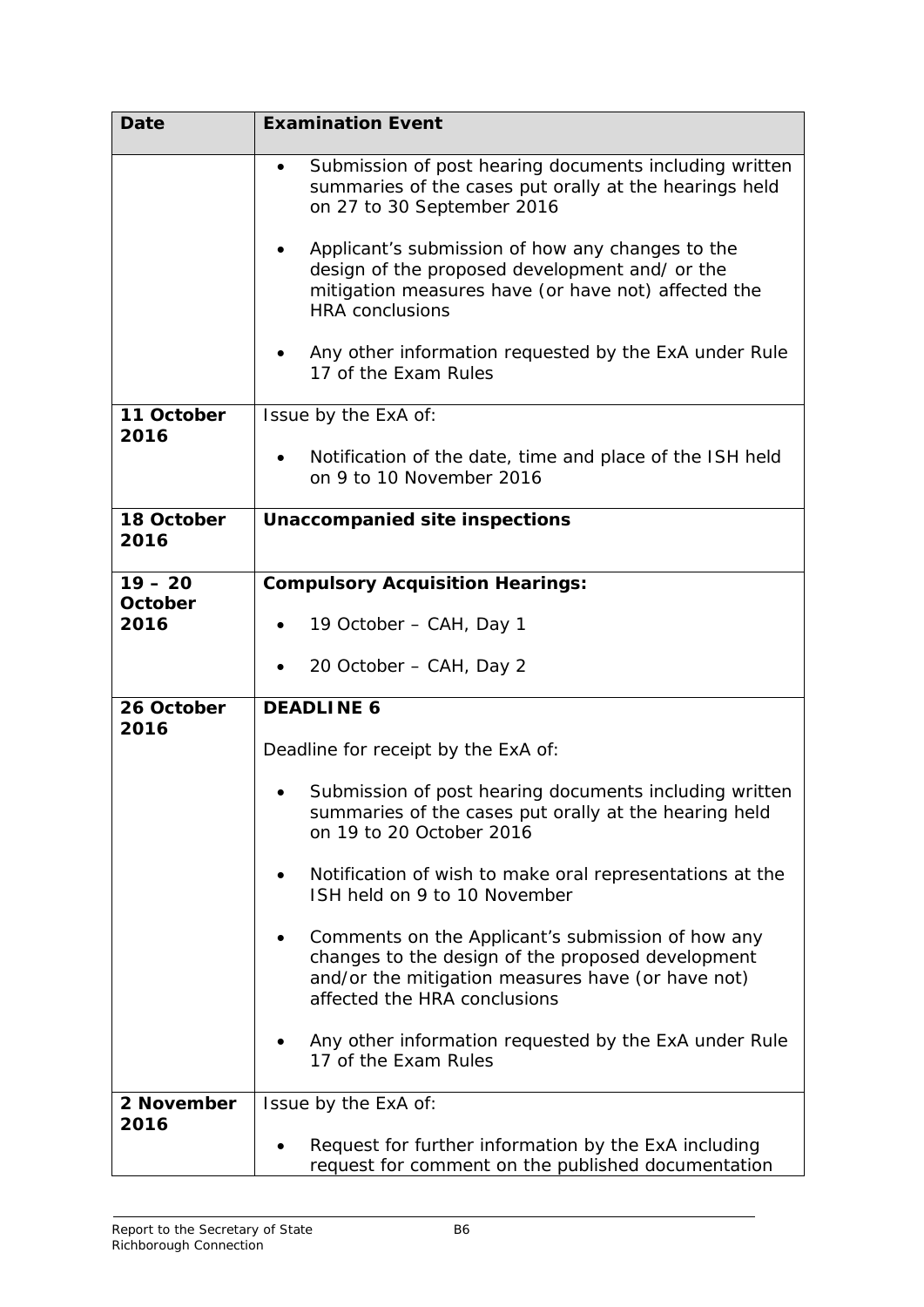| <b>Date</b>             | <b>Examination Event</b>                                                                                                                                         |
|-------------------------|------------------------------------------------------------------------------------------------------------------------------------------------------------------|
|                         | Publication by the ExA of:                                                                                                                                       |
|                         | <b>RIES</b>                                                                                                                                                      |
| 9 November<br>2016      | Unaccompanied site inspection                                                                                                                                    |
| $9 - 10$                | <b>Issue Specific Hearings:</b>                                                                                                                                  |
| <b>November</b><br>2016 | 9 November – Third ISH on the draft DCO, and other<br>$\bullet$<br>matters including the effect of the Application on the<br>Broad Oak Reservoir proposal, Day 1 |
|                         | 10 November – Third ISH on the draft DCO, and other<br>matters including the effect of the Application on the<br>Broad Oak Reservoir proposal, Day 2             |
| 16                      | <b>DEADLINE 7</b>                                                                                                                                                |
| <b>November</b><br>2016 | Deadline for receipt by the ExA of:                                                                                                                              |
|                         | Submission of post hearing documents including written<br>summaries of the cases put orally at the hearings held<br>on 9 to 10 November 2016                     |
|                         | Applicant's updated draft DCO in the final form the<br>Applicant wishes it to be made                                                                            |
|                         | Applicant's Embedded Environmental Measures<br>Schedule in its final form                                                                                        |
|                         | Any other information requested by the ExA in its letter<br>of 2 November 2016                                                                                   |
| 24                      | <b>DEADLINE 8</b>                                                                                                                                                |
| <b>November</b><br>2016 | Deadline for receipt by the ExA of:                                                                                                                              |
|                         | Comments on the RIES                                                                                                                                             |
|                         | Comments on the Applicant's updated draft DCO                                                                                                                    |
|                         | Comments on the Applicant's Embedded Environmental<br>Measures Schedule                                                                                          |
|                         | Any final written submission by any Interested Party or<br><b>Statutory Party</b>                                                                                |